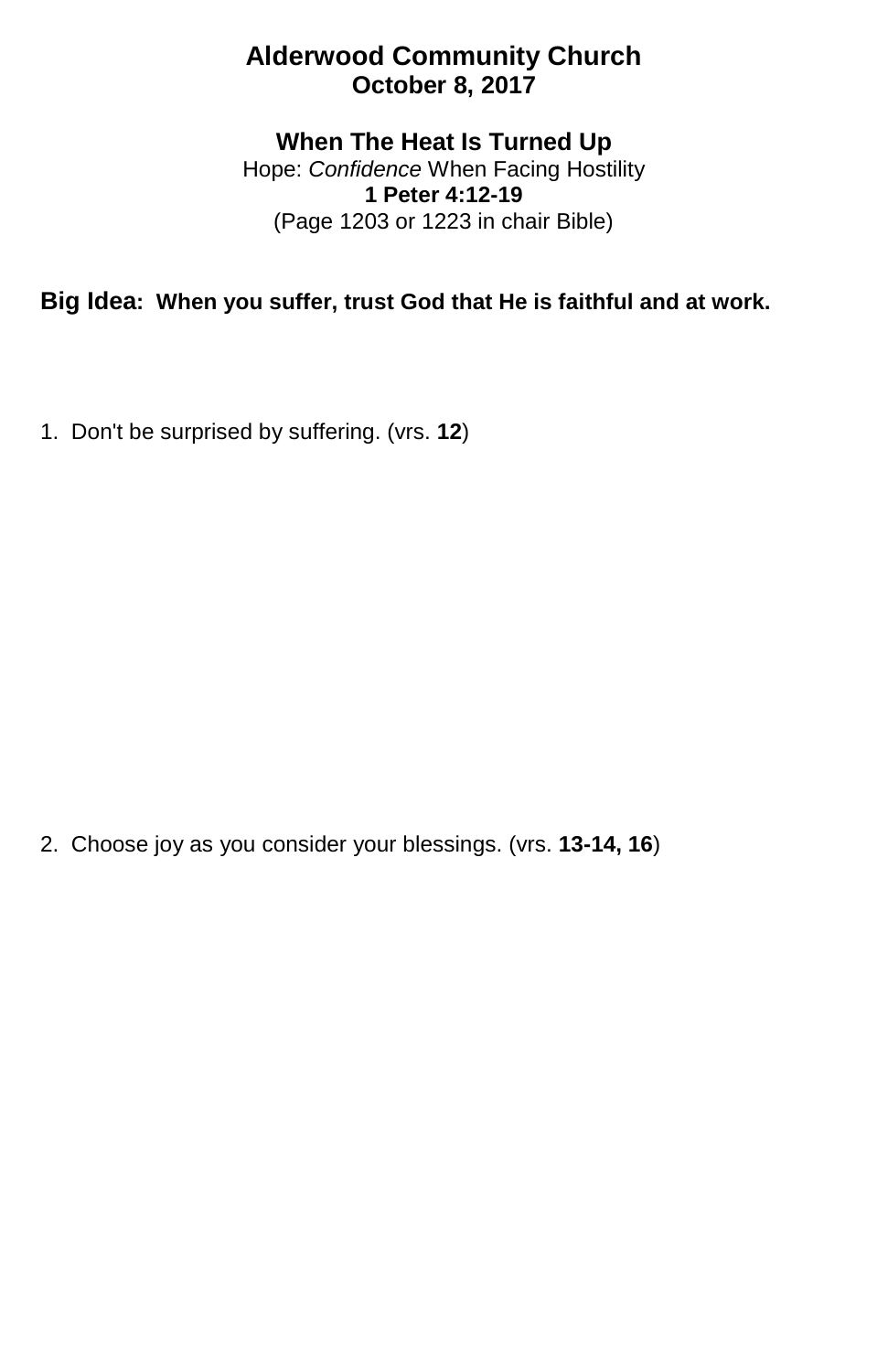3. Entrust yourself to God, your faithful creator. (vrs. **19**)

4. Continue to do good. (vrs. **19**)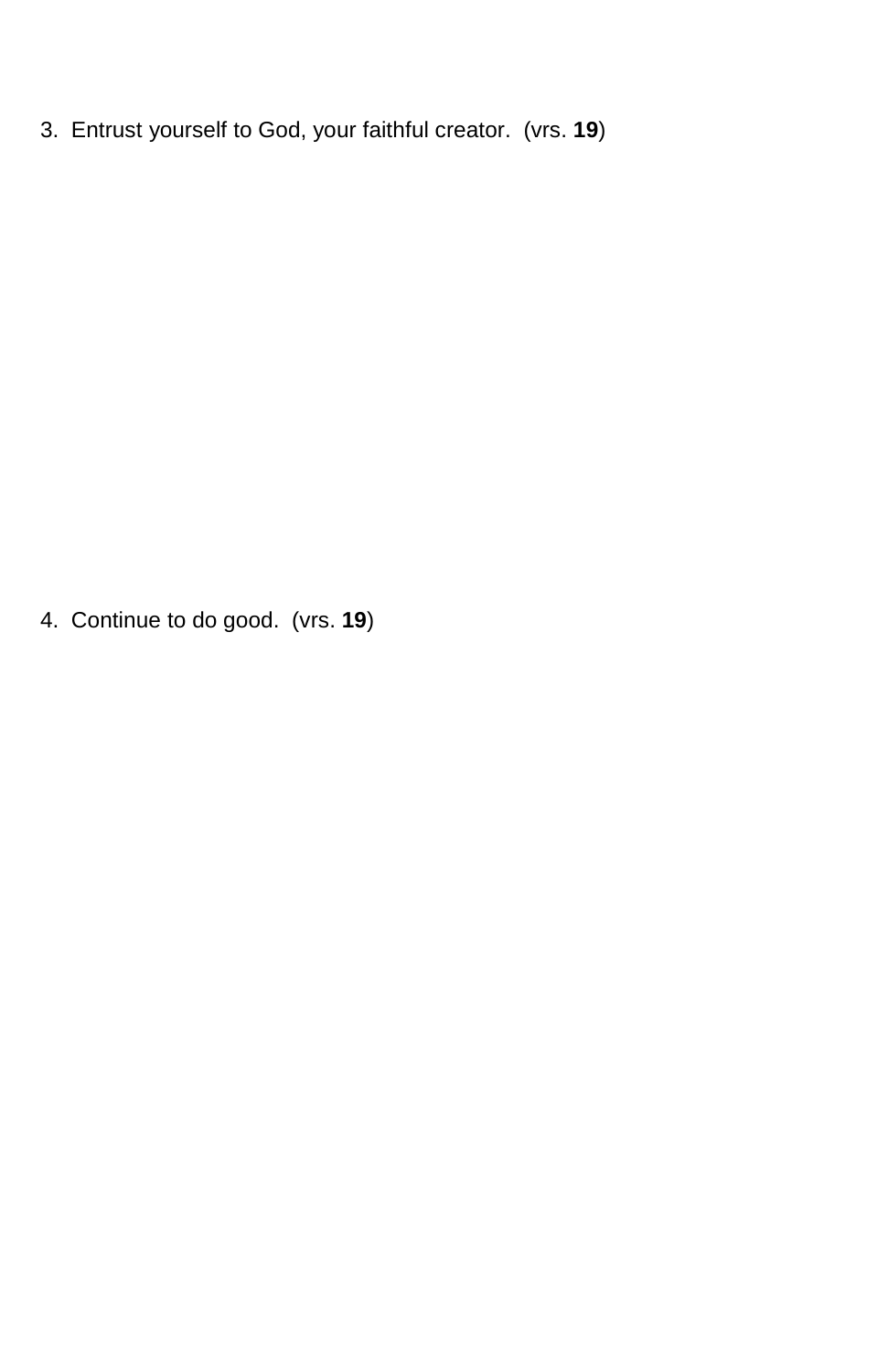## **Sermon Questions:**

1. Can you think of a time when you suffered as a follower of Jesus? Share the story with your group and what specifically made it hard for you.

How did you respond in that situation?

2. Why is it that some Christians might be surprised to suffer for their faith?

What reasons do you see in this passage to rejoice when we suffer as Christians? (See also **1 Peter 1:6-7**; **James 1:2-4**; **Matthew 5:11-12**)